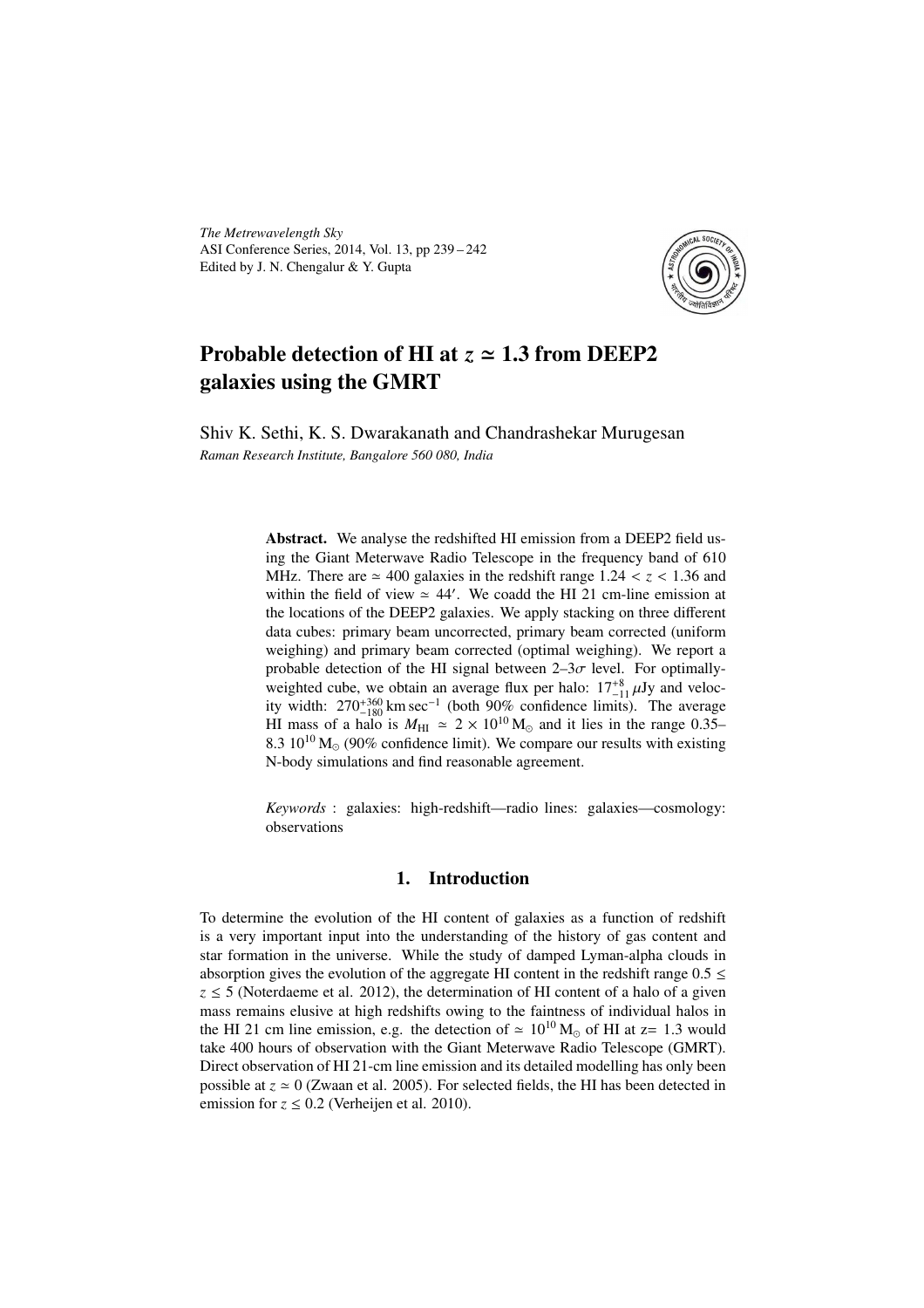240 *Sethi et al.*

In this paper we report GMRT observations of one of the DEEP2 fields and attempt to estimate the HI content of the universe at  $z \approx 1.3$  using stacking of the spectra at the locations of the DEEP2 galaxies.

#### 2. Observations and data analysis

Based on the examinations of the NVSS images of the the four DEEP2 Fields, the field centered at 1652+3455 (selected as 'Zone of very low extinction' for DEEP2 observations) was selected for observations with the GMRT at 610 MHz. Amongst the four fields, this field contains the minimum number of bright radio sources within the primary beams (full width at half maximum  $\sim$  44') of the GMRT antennas at 610 MHz.

Based on the distribution of DEEP2 galaxies in Right Ascension and Declination and in the redshift space, and taking into account the optimum range of frequencies for observations in the 610 MHz band, a frequency range of 601 to 633 MHz was selected. This frequency range corresponds to DEEP2 sources in the redshift range  $1.24 < z < 1.36$ , distributed over the range of right ascensions  $251°.6 < \alpha < 253°.2$ , and declinations +34°.65 <  $\delta$  < +35°.2. This region of 79' × 33' was covered in two GMRT pointings, the primary beams (FWHM) of the GMRT dishes being  $\sim 44'$ . Each of these pointings were observed for a total of 12 hr with a bandwidth of 32 MHz and 512 channels. This setting gives a velocity resolution of  $\sim$  31 km s<sup>-1</sup>. One of the two 12 hour pointings was completely analysed and is discussed below.

The data was analysis using AIPS which yielded a spectral line image cube (512 channels) with a spatial resolution of 10<sup>"</sup> and a spectral resolution of 30.7 km s<sup>-1</sup>. This spectral line image cube has an RMS of  $260 \mu Jy/beam/channel$ , close to the expected value of ∼ 200 µJy/beam/channel.

### 3. Results

From the image cube, we extract spectra at the positions of DEEP2 sources in the field of view. We then shift and add the spectra centered at the respective redshifts of the DEEP2 sources. In this procedure, we retain 50 channels on either side of the center of addition. If a source lies within 50 channels from the edges of the spectrum, it is excluded from the analysis. This process retains 489 sources out of a total of 539 for the entire field of view. We also apply primary beam correction to the image cube. This process increases the noise and the source flux away from the phase center. For the primary beam corrected cube, we retain sources only within 30% of the primary beam. There are 389 sources in this angular area and the procedure of coadding yields 371 sources.

In Figure 1, we show the coadded raw spectrum and the 7-channel running average spectrum, for the primary beam uncorrected, the primary beam corrected, and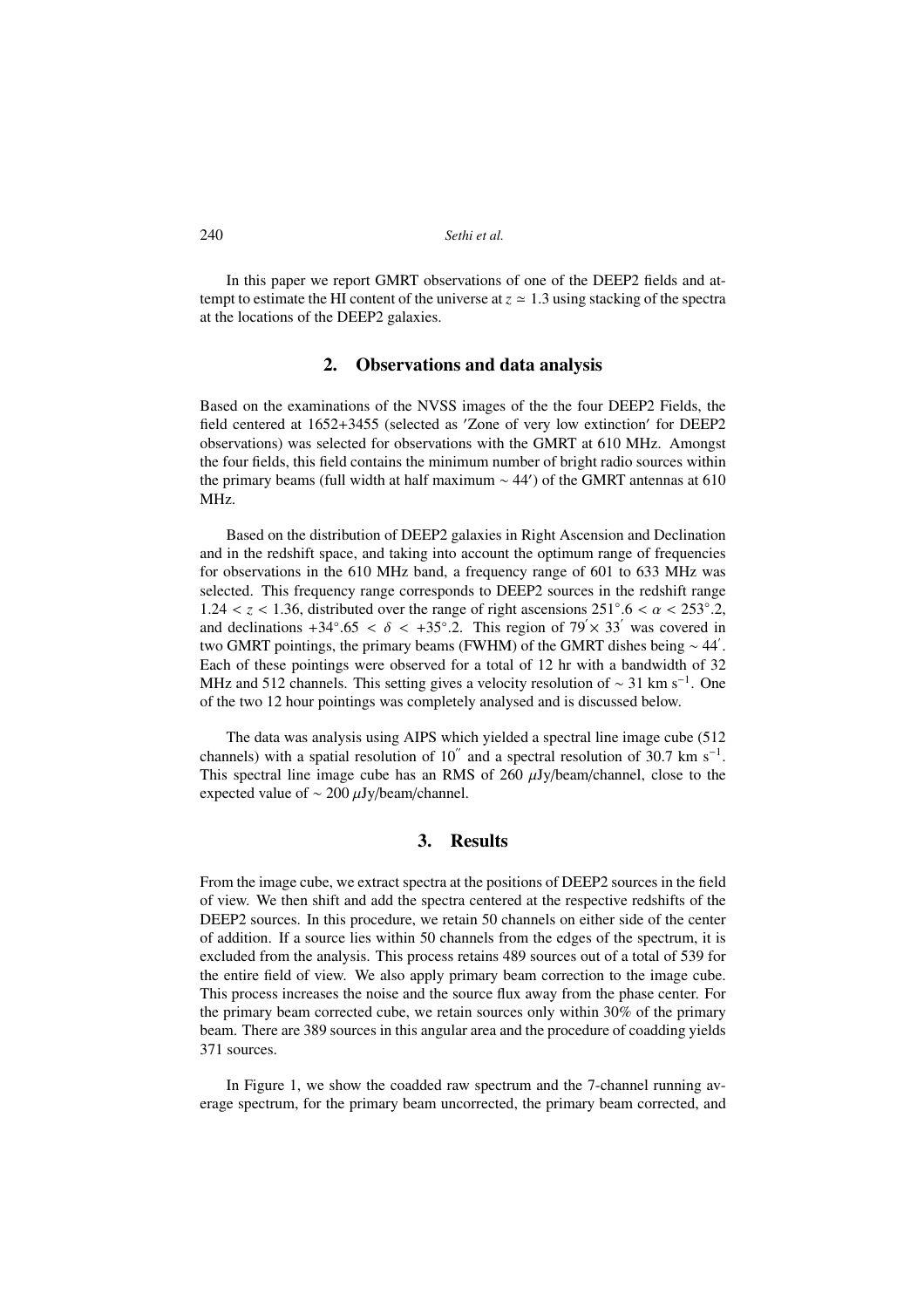

Figure 1. Co-added spectra toward DEEP2 galaxies. Left panel: The spectra are shifted and coadded at the central channel (number 50). The coadded spectrum contain 489 sources. The two curves correspond to: raw (solid, red), running average of 7 channels (dashed, green). The channel width is  $\simeq 30 \,\text{km}\text{s}^{-1}$ . Middle and Right panels: The same as the Left panel for primary beam corrected cube for uniform and optimal weighing, respectively. There are 371 sources in the coadded spectrum.

primary beam corrected optimally-weighed (each spectra is weighted with the inverse of the square of RMS) cases.

To establish the significance of a detection in the spectra shown in Fig. 1, we perform a likelihood analysis: the signal is modelled by three parameters of a Gaussian, height  $h$ , width,  $w$  and the mean  $x<sub>0</sub>$ . In addition, we include a parameter to characterize the systematics: a constant offset of the mean of the spectrum from zero: *E*.

In Fig. 2, we show the posterior probability for the height and the width of the signal for the optimally-weighed spectrum in Fig. 1. The best fit  $x_0$  and  $E$  are 50 and  $6 \mu$ Jy, respectively, which means that the signal is centered at the expected position but a clear non-zero detection of *E* means the data suffers from systematic errors which can be modelled as a constant offset.

From the posterior probabilities shown in Fig. 2, we obtain:  $h = 17^{+8}_{-11} \mu$ Jy and  $w = 9^{+12}_{-6}$  channels (90% confidence limits). This allows us to estimate the average HI mass of the halo, which lies in the range:  $M_{\text{HI}} = 0.35 - 8.3 \times 10^{10} \text{ M}_{\odot}$  (90% confidence limit).

Figure 2 suggests a  $2-3\sigma$  detection of the HI signal. We get independent confirmation of this hypothesis by bootstrapping the signal by random reassignment of redshifts in the galaxy spectra and analysing the resulting coadded spectrum. The probability of a central enhancement obtained by coadding on the positions of correct redshifts is found to be smaller than 0.005, which is in general agreement with the results of the likelihood analysis.